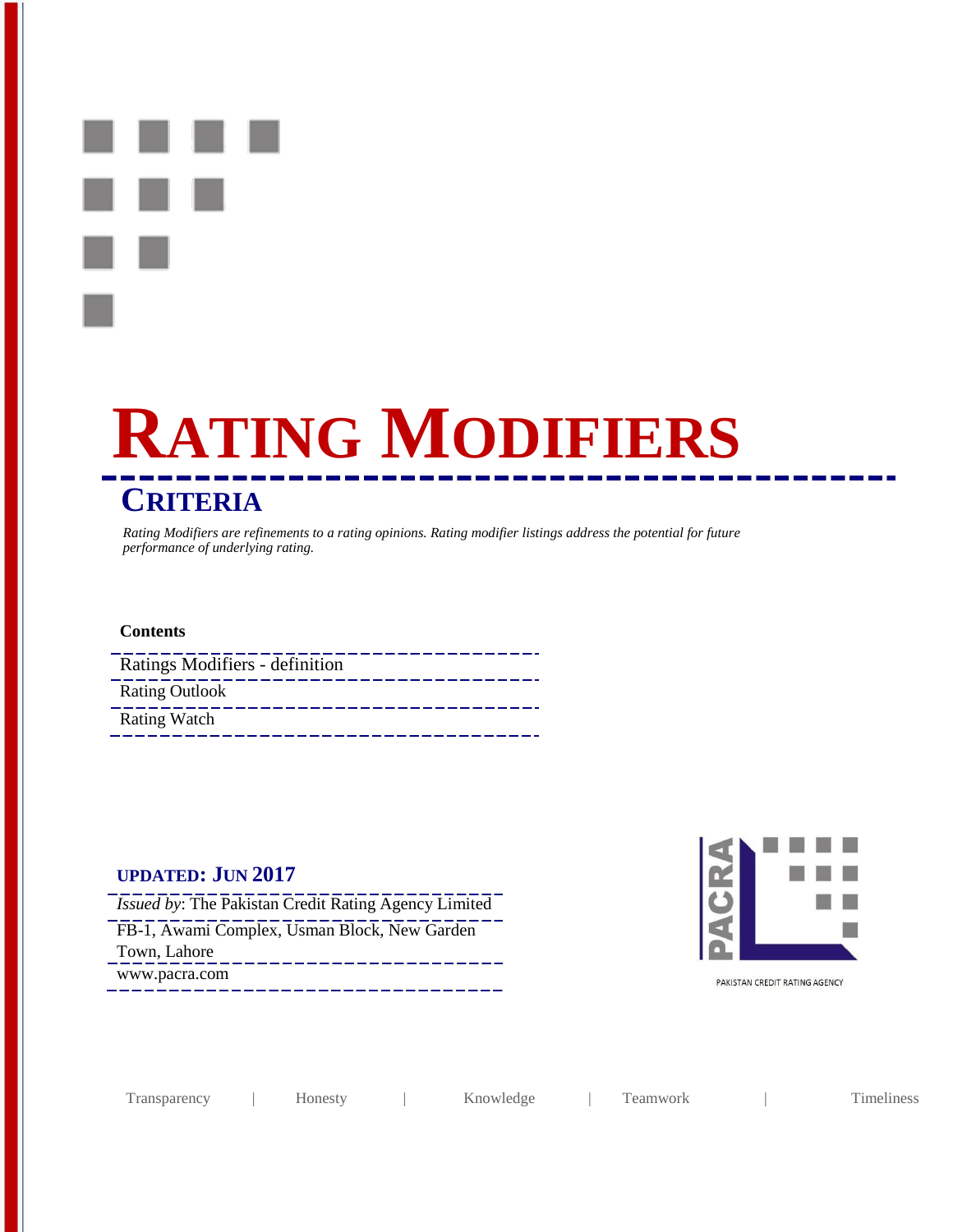

**The Pakistan Credit Rating Agency Limited**

# **1. Rating Modifiers**

**1.1.** Ratings reflect forward-looking opinion on creditworthiness of underlying entity or instrument; more specifically it covers relative ability to honor financial obligations. The primary factor being captured on the rating scale is relative likelihood of default.

**1.2.** Rating modifiers are refinements about a rating opinion that PACRA may use. Rating modifier listings address the potential for future performance of underlying rating. These are annexed after assigning the rating from the rating scale. A rating modifier listing, however, does not mean a rating change is inevitable and rating changes may occur without the ratings having first appended with a modifier.

**1.3.** PACRA has two types of rating modifiers – rating watch **(RW)** and rating outlook **(Outlook)**.

# **2. Rating Outlook**

**2.1.** Rating outlook indicates the potential and direction of a rating over the intermediate term in response to trends in economic and/or fundamental business/financial conditions. It is not necessarily a precursor to a rating change.

**2.2.** Outlooks have a longer time horizon. PACRA updates all its ratings on an annual basis. Hence, the annual review would also update the latest status of the outlook.

Rating outlooks indicate the likely direction of a change in the rating upon the translation of the rating outlook:

- **Positive:** Indicates the likelihood that a rating may be raised;
- **Negative:** Indicates the likelihood that a rating may be lowered;
- *Stable:* Indicates that a rating is not likely to change;
- *Developing:* "developing" designation is used for unusual situations in which there are conflicting elements or future events are so unclear that the rating could be raised or lowered or maintained.

**2.3** The following points should be considered while interpreting an outlook:

 An outlook merely indicates PACRA's view that the rating could be changed if the scenario upon which the rating is based does not transpire. Hence, a very highly rated issuer may have a negative outlook associated with the assigned rating, while an issuer with a low rating may have a positive outlook.

 An outlook reflects PACRA's view regarding the trends and risks affecting the long-term rating prospects of a specific issuer. As such, it isn't necessary for companies within a given industry peer group to have the same outlooks.

- If an outlook translates into a rating change and an outlook is then assigned to the changed rating, such an outlook is a new outlook yet to translate.
- It is extremely rare for a rating to be lowered and assigned a positive outlook, or raised and assigned a negative outlook, though it may occur.

## **3. Rating Watch**

**3.1** Rating watch alerts the users to the possibility of a rating change subsequent to or in anticipation of:

- Some material identifiable event (*a merger/demerger, recapitalization, regulatory action, anticipated operating development etc.*), or;
- Deviation from an expected trend.

**3.2** Rating Watch is assigned if above mentioned events or trends have occurred or is expected to occur and when additional information is necessary to fully ascertain the rating impact. This does not mean that a rating change is inevitable. A watch should be resolved within foreseeable future, but may continue if underlying circumstances are not settled. PACRA will generally publish updates to identify, as and when required, its most current assessment of the situation.

**3.3** Rating Watch listing does not imply that any potential change would be only one notch; it could be one notch, several notches or more, depending on the situation. Also, there might be no change in the rating. PACRA may simply remove